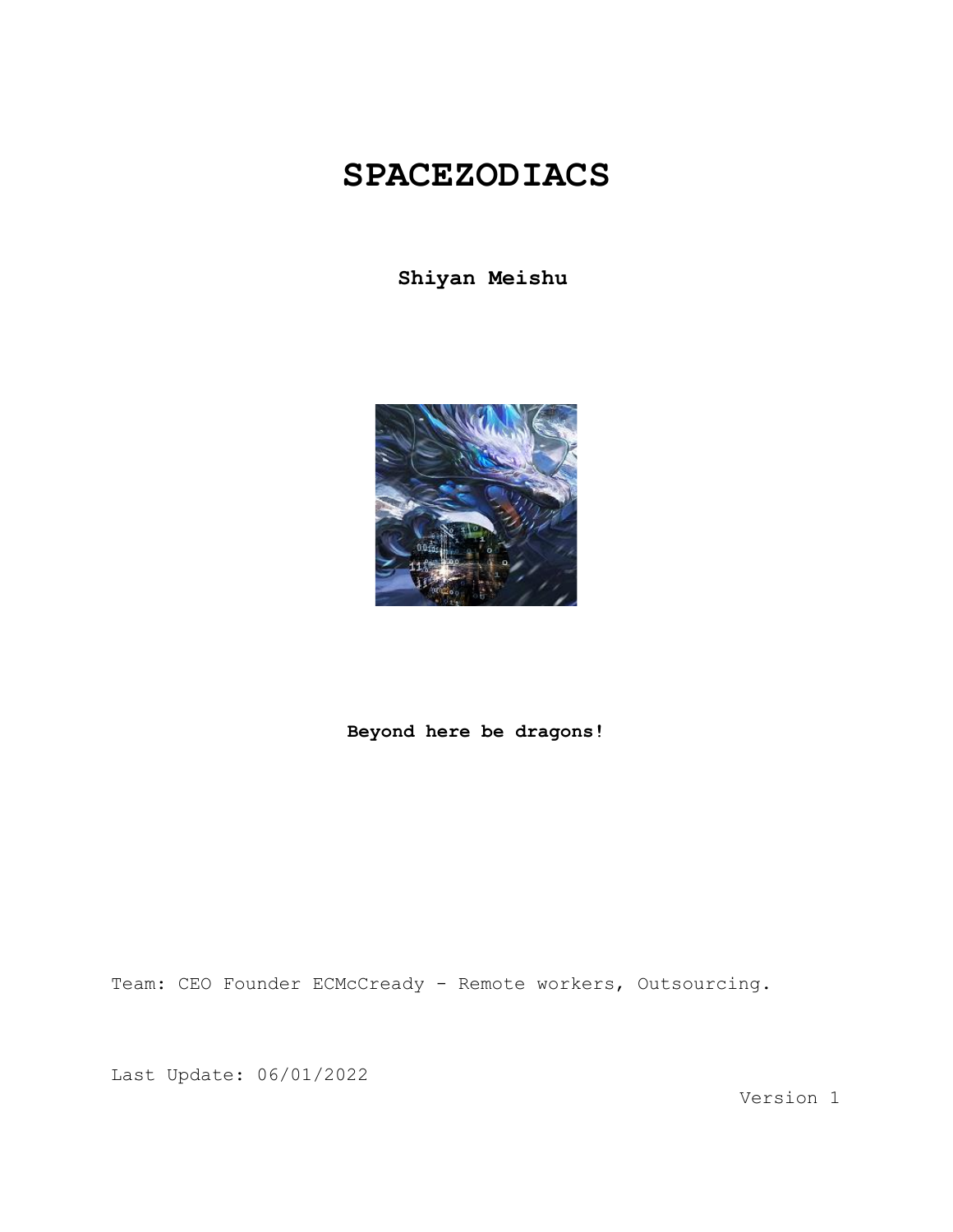## **Video Game Pitch**

StarShooters battle SpaceWarriors to embrace the God Particle's control of their Holographic, Multiverse Bubble Universes by an Autocratic Super Intelligence with their Hyperreal Story Machine, as the Holographic Universe's AI is captured, created and controlled by Galactic Battles, a simulation of the Systemic Shiyan Meishu, in SPACEZODIACS Shiyan Meishu, you play as either StarShooter Jia female or Jun male.

Engaged in Galactic Battles for control of the Holographic, Multiverse Bubble Universes'Autocratic Super Intelligence, the Shiyan Meishu is an experimental Chinese Art and Science convergence. Guided by an Ancient Animal Fable, you traverse Bubble Universes with Habitable Zones; seeding them with water as a Dragon King, they become green, as the voice of the Chinese Zodiac's lunar attributes conflict with the SpaceWarriors, a StarShooter wearing a Hyperreal Story Machine is a pilot of an Ori Ball who flies Space, Length, Width and Height to embrace the God Particle with their Ancient Animal Fable.

Your open world RPG action-adventure-fantasy unlocks cosmology, so your Art and Science convergence with Astronomy and Astrology is a new age of interconnected story lines, as a Taikonaut training with a Hyperreal Story Machine within a machine, you traverse light speed into Multiverse, Bubble Universes, for your Battleground is a visual extravaganza, an explosive fire-work of Gameplay Emergences that strobe light its Big Bang reflections! Building Bubble Universe Habitable Zones from Asteroids mined into carbon, you seed them with water, so they become green, and with the magic of the Qilin, your Space-colony eco-systems are your game's currency.

From Warp1, Warp2, Warp3 and Hyperspace, your Hyperrealities will be transcending human states to become endowed with divine and supernatural attributes or powers, as StarShooters battle the SpaceWarriors and traverse and convert into the Chinese Zodiacs, their opposing SpaceWarriors' Animal, Bug and Reptile Nemeses are replacing the Chinese Zodiacs with their own order, erasing the Chinese Lunar Calendar, so StarShooters must relive their futures and become endowed of the Dragon King!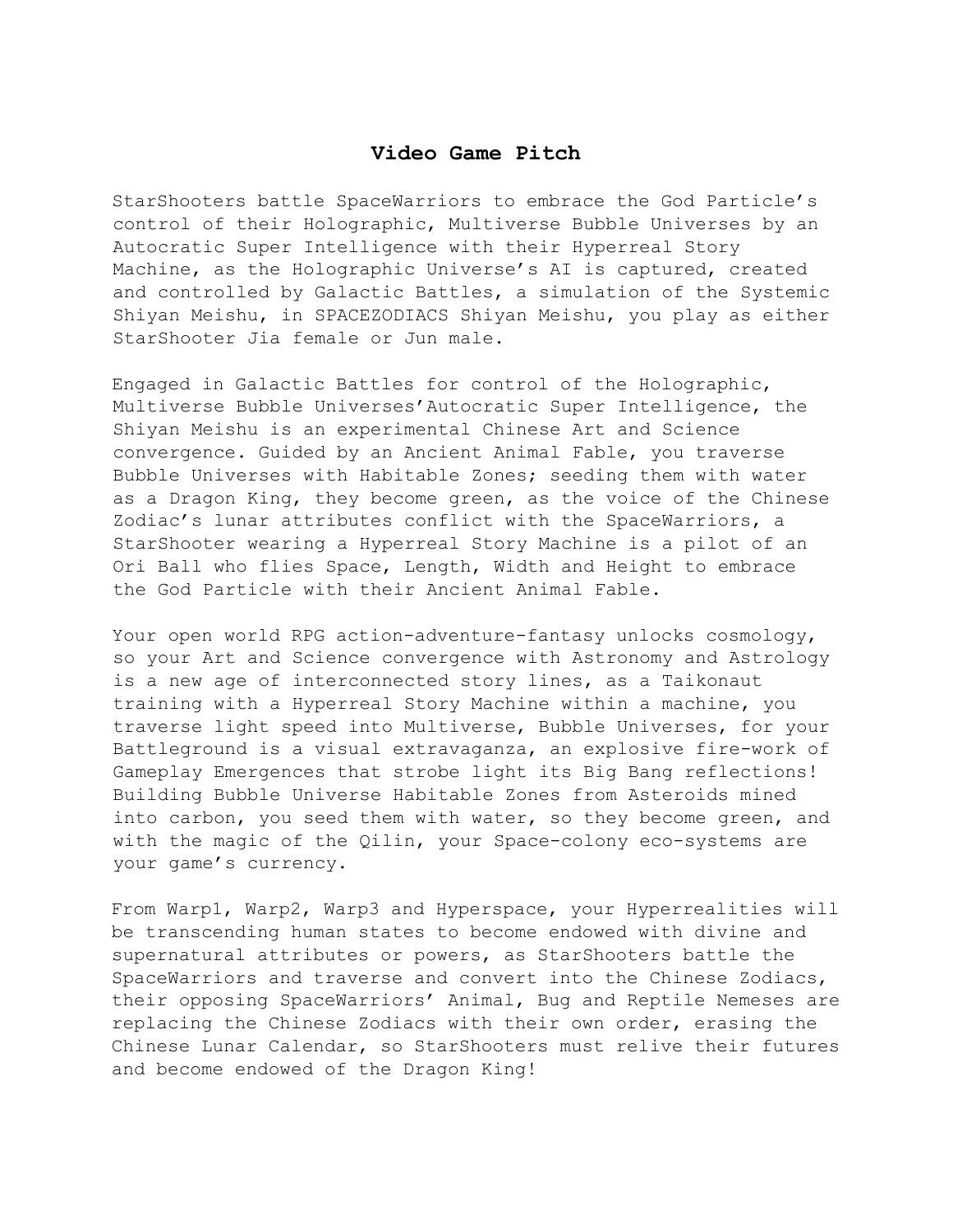Mining asteroids to carbon and seeding Bubble Universes with water so they become green Habitable Zone, you use the magic of the Qilin to generate Space Colony eco-systems. Buy, sell or trade within your Bubble Universe Habitable Zones with their Space Colony eco-systems that converge metaverse with multiverse, experimental art and science, simultaneously exists, for General Gang commands the mighty and powerful Celestial Cruiser against the equally and ominous Raven Fighter's Shi Ship; StarShooters choose an Ancient Animal Fable as their Super Intelligent AI that controls their Holographic, Multiverse Bubble Universe's Habitable Zones.

Bubble Universes, Artist Villages, terrestrial influences of traversals into the Chinese Zodiacs versus their opposing nemeses expands the gameplay with new narrative arcs, activities and ways to experience the game world. Entering each Art House of the Chinese Zodiac as those Animals, vying against their opposing Animal, Bug and Reptile Nemeses, stories are uncovered with their own unique plotlines. With many gameplay challenges to overcome, combat with individual targets or in large scale Galactic Battles, you are a Taikonaut in training with your Hyperreal Vision Machine in a Machine, a copy of a copy that is the Shiyan Meishu: Nine Bubble Universes that nest within them twelve Chinese Zodiac Art-houses.

Your Game Modes have Four Heads of the Kishotenketsu structure of Warp1, Warp2, Warp3, Hyperspace; converging with Miller's Pyramid Assessment, Eight Tails of a Gamified Monomyth, you are seamless with Nine Bubble Universes that nest Chinese Zodiac Art-houses within Warp Speed. Bubble Universes that nest the twelve Chinese Art Houses are sources that produce resources for your internal investment that do, shows how, knows how, knows!

With explorative innovation, action, adventure and fantasy, as a Taikonaut, Gang's Shiyan Meishu training defines your honor, glory and leadership choices by traversing dimensions of Eight Systemic playspace loops: Danshanzi 728 Arts District, Mine Asteroids, Celestial Cruiser, Dystopian China Aerospace, Hyperreality, Space Colony, Heavenly Palace, Hologram Tunnel, for StarShooters' warfare with the SpaceWarriors, Nine Bubble Universes nest twelve Arthouses, so your Character becomes as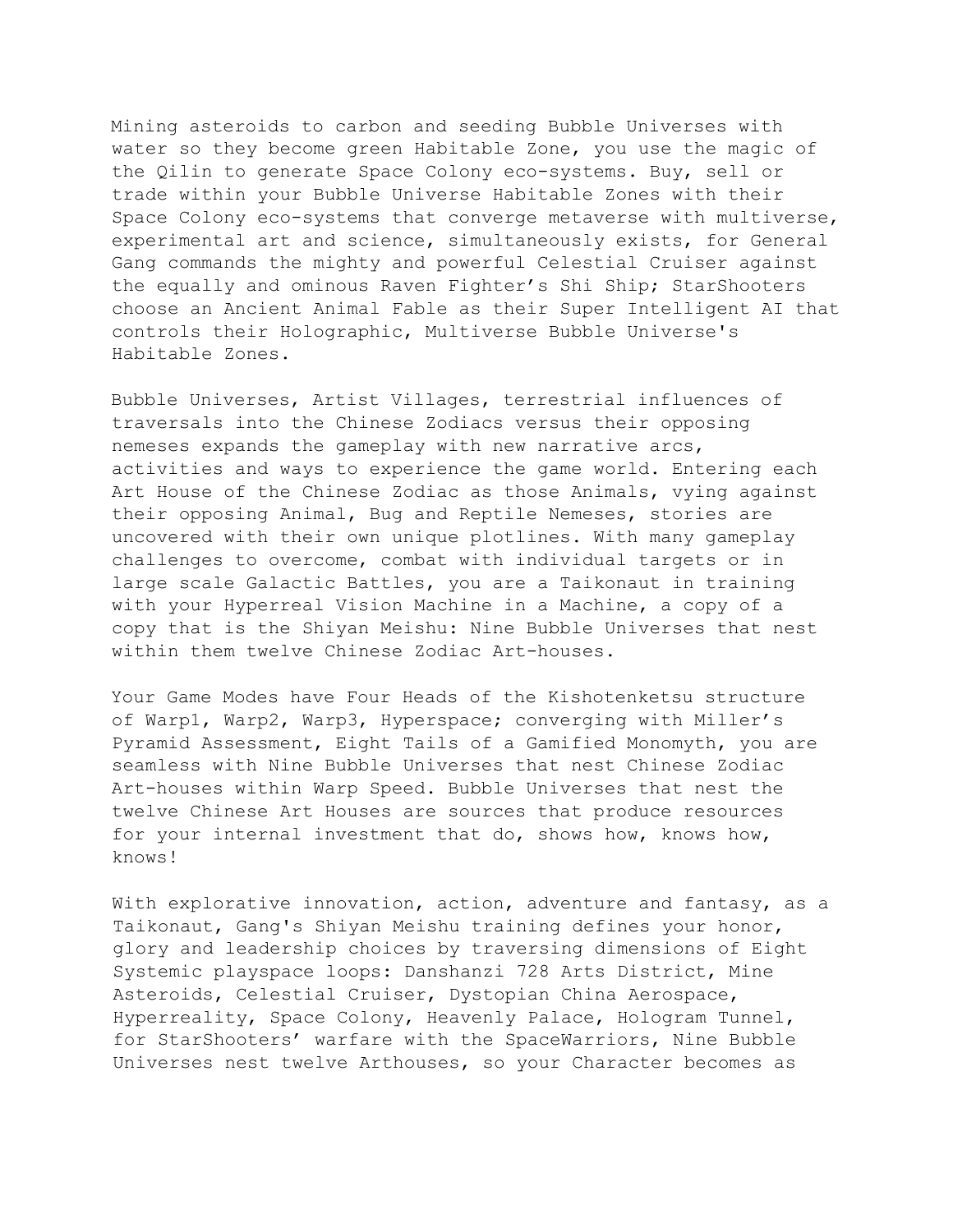one of a Chinese Zodiac Animal that is opposing the SpaceWarriors' twelve nemeses of Animals, Reptiles and Bugs.

To achieve control of the Holgraphic, Multiverse Bubble Universes' mass with an Ancient Animal Fable, your gameplay is on the edge of family entertainment, yet hand to hand combats, fire-fights between StarShooters with their Chi Stems spewing electromagnetic voltages versus the SpaceWarriors and their Shi Rifles blasting their laser's destructive charges, the back the front the front the back, Habitable Zones are the middle, for intersections of art and science is your Space Colony ecosystems while you portal for loot, gatcha and trade offs within the Eight placespaces.

You are a StarShooter aboard your User Board wrangling with SpaceWarriors on their Remote Trikes. StarShooters in their Ori Balls and with SpaceWarriors piloting their Trajectors, as a Taikonaut wearing your Hyperreal Story Machine, you evade and destroy Space Wasters. Steering through the fiery debris to capture or kill SpaceWarrior Trajectors, you unlock perks and special abilities that are hidden in each Arthouse. Tiers improve your power and effectiveness. Forging deeper into the mysteries of Shiyan Meishu you will be rewarded with Habitable Zone Space Colony eco-systems. Choose your gender from six different Taikonaut team-mate pairs. Swapping between male and females anytime during your story, your training rewards you with resources.

With the wide variety of intergalactic challenges, Wormholes and seamless with Art Houses as a Chinese Zodiac, escaping with Whiteholes to evade being sucked into the SpaceWarrior Blackholes, you build your own unique gameplay systems and perks. The Wu Zing Room is where Taikonauts face the Raven Fighter to gain powerful officer skills, or with Habitable Zones, you can build custom StarShoorter Space Colony eco-Systems that you can share with your friends. Customize and improve your Celestial Cruiser mothership and its Ori Ball fighters. The Animal Room is where you will embroil yourself in the mysterious conflict of the Chinese Zodiac and its Calendar order of the ancients. With intersections of art and science, as a Taikonaut, your training involves extraordinary space exploration, innovation and research, yet the Holographic system introduces new enemy factions.